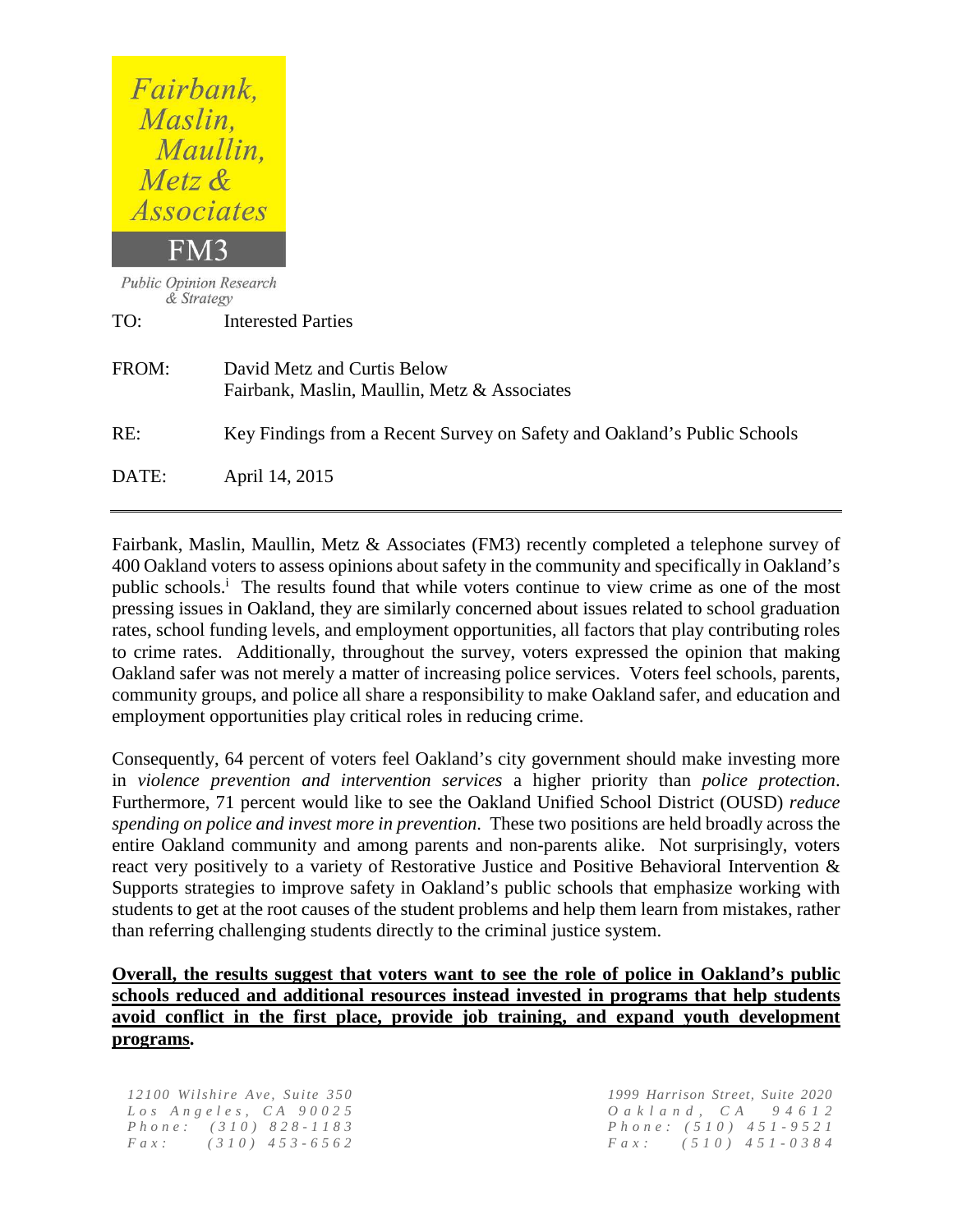Among the key specific findings of the survey are the following:

 **Oakland voters are particularly concerned about low graduation rates, crime, school funding levels, and insufficient employment opportunities, both broadly, but particularly for local youth.** Survey respondents were presented with a list of problems facing Oakland and asked to indicate how serious of a problem they feel each to be. As shown in **Figure 1**, the problems seen as most pressing by voters were low graduation rates for students of color, crime and insufficient school funding levels, all of which were seen as "extremely" or "very" serious problems by more than four in five voters. Following close behind those first tier problems were other closely related issues, such as gang violence, overall low graduation rates, and a lack of jobs for youth and general unemployment. Collectively, these results suggest voters are most concerned about Oakland's public schools, crime, and employment issues.

|                                                                                     | <b>Severity of Problem</b>         |                               |                                                          |  |
|-------------------------------------------------------------------------------------|------------------------------------|-------------------------------|----------------------------------------------------------|--|
| <b>Problem</b>                                                                      | <b>Extremely</b><br><b>Serious</b> | <b>Very</b><br><b>Serious</b> | <b>Total</b><br><b>Extremely/</b><br><b>Very Serious</b> |  |
| Low high school graduation rates for students of color in<br>Oakland public schools | 51%                                | 32%                           | 83%                                                      |  |
| Crime                                                                               | 48%                                | 34%                           | 82%                                                      |  |
| A lack of funding for Oakland public schools                                        | 47%                                | 33%                           | 81%                                                      |  |
| A lack of jobs for local youth                                                      | 38%                                | 39%                           | 77%                                                      |  |
| Gangs and juvenile violence                                                         | 36%                                | 37%                           | 73%                                                      |  |
| Low high school graduation rates in Oakland public<br>schools                       | 39%                                | 33%                           | 72%                                                      |  |
| Unemployment                                                                        | 36%                                | 33%                           | 69%                                                      |  |
| The quality of Oakland public schools                                               | 32%                                | 33%                           | 64%                                                      |  |
| A lack of after-school and summer programs for youth                                | 20%                                | 34%                           | 53%                                                      |  |
| A lack of police presence                                                           | 22%                                | 24%                           | 46%                                                      |  |
| A lack of safety in Oakland public schools                                          | 16%                                | 28%                           | 44%                                                      |  |
| Too many suspensions and expulsions in Oakland public<br>schools                    | 21%                                | 21%                           | 41%                                                      |  |
| Discipline problems in the Oakland public schools                                   | 15%                                | 27%                           | 41%                                                      |  |

**FIGURE 1 Voters' Views on the Most Serious Problems Facing Oakland**

Notably, several of the items were seen as "extremely" or "very" serious problems by less than half of voters. These include insufficient police presence, safety in Oakland's schools, and issues related to school discipline. Many respondents were unfamiliar with the issues related

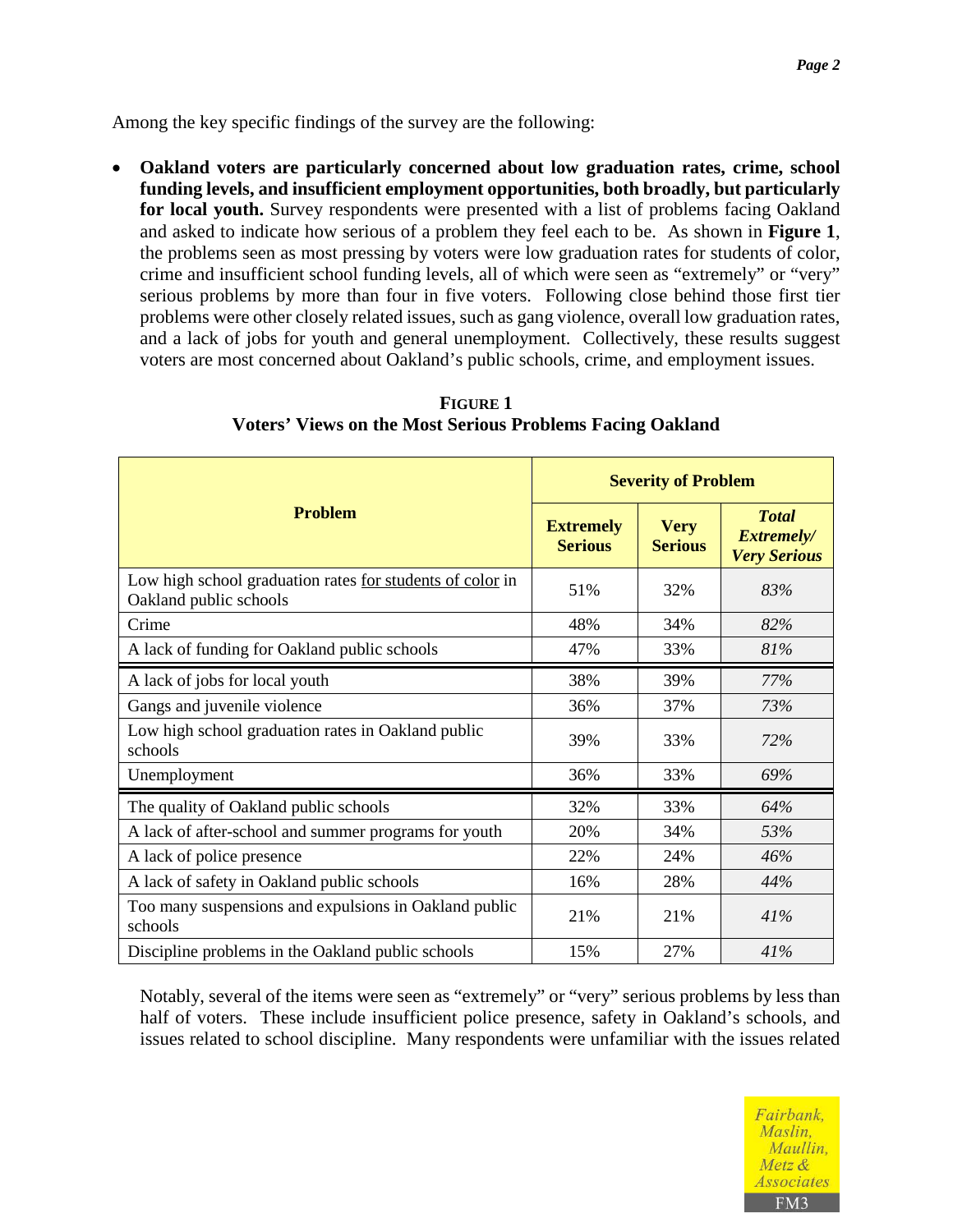to school safety and discipline, with between one-quarter and one-third indicating that they were unsure or had no opinion about those challenges.

 **Voters feel that education, employment opportunities, and adult role models all make major contributions to making Oakland safe.** Survey respondents were also presented with a list of factors contributing to making Oakland a safe place to live and asked to indicate how much of a role each plays. The big picture takeaway is that large majorities of voters feel that all of these factors have a role to play in making Oakland safe, with only *having police in Oakland public schools* (69%) seen by less than 90 percent as having a "major" or "minor" role (**Figure 2**). At the top of the list were four items that more than 90 percent of voters see as having a "major" role, including ensuring youth have strong, positive adult figures in their lives, providing all Oakland children with quality education, keeping youth in school, and having adequate middle-class jobs for families in the community.

|                                                                                                              | <b>Role in Making Oakland Safe</b> |                      |                                          |
|--------------------------------------------------------------------------------------------------------------|------------------------------------|----------------------|------------------------------------------|
| <b>Factor</b>                                                                                                | <b>Major Role</b>                  | <b>Minor</b><br>Role | <b>Total Major/</b><br><b>Minor Role</b> |
| Ensuring that children and youth have strong, positive<br>adult figures in their lives                       | 94%                                | 6%                   | 99%                                      |
| Ensuring that all Oakland children receive a good<br>education                                               | 94%                                | 5%                   | 98%                                      |
| Ensuring that all Oakland youth are in school                                                                | 91%                                | 8%                   | 99%                                      |
| Having lots of good, family-supporting middle-class jobs<br>in the community                                 | 91%                                | 7%                   | 98%                                      |
| Ensuring that all families have a stable place to live                                                       | 82%                                | 15%                  | 97%                                      |
| Having adequate access to mental health care                                                                 | 82%                                | 10%                  | 92%                                      |
| Having well-maintained parks and recreation areas for<br>children and youth                                  | 80%                                | 18%                  | 98%                                      |
| Ensuring that all Oaklanders have access to adequate<br>health care                                          | 79%                                | 16%                  | 95%                                      |
| Having thriving community organizations, local<br>businesses and churches                                    | 77%                                | 20%                  | 97%                                      |
| Having an adequate amount of positive after-school<br>activities for youth, such as sports, music, and drama | 74%                                | 22%                  | 96%                                      |
| Having low rates of alcohol and drug abuse                                                                   | 74%                                | 19%                  | 93%                                      |
| Having more police on the streets                                                                            | 60%                                | 31%                  | 90%                                      |
| Having police in Oakland public schools                                                                      | 26%                                | 43%                  | 69%                                      |

**FIGURE 2 Voters' Views on Factors Contributing to Safety in Oakland**

Fairbank. Maslin, Maullin, Metz & *Associates* FM3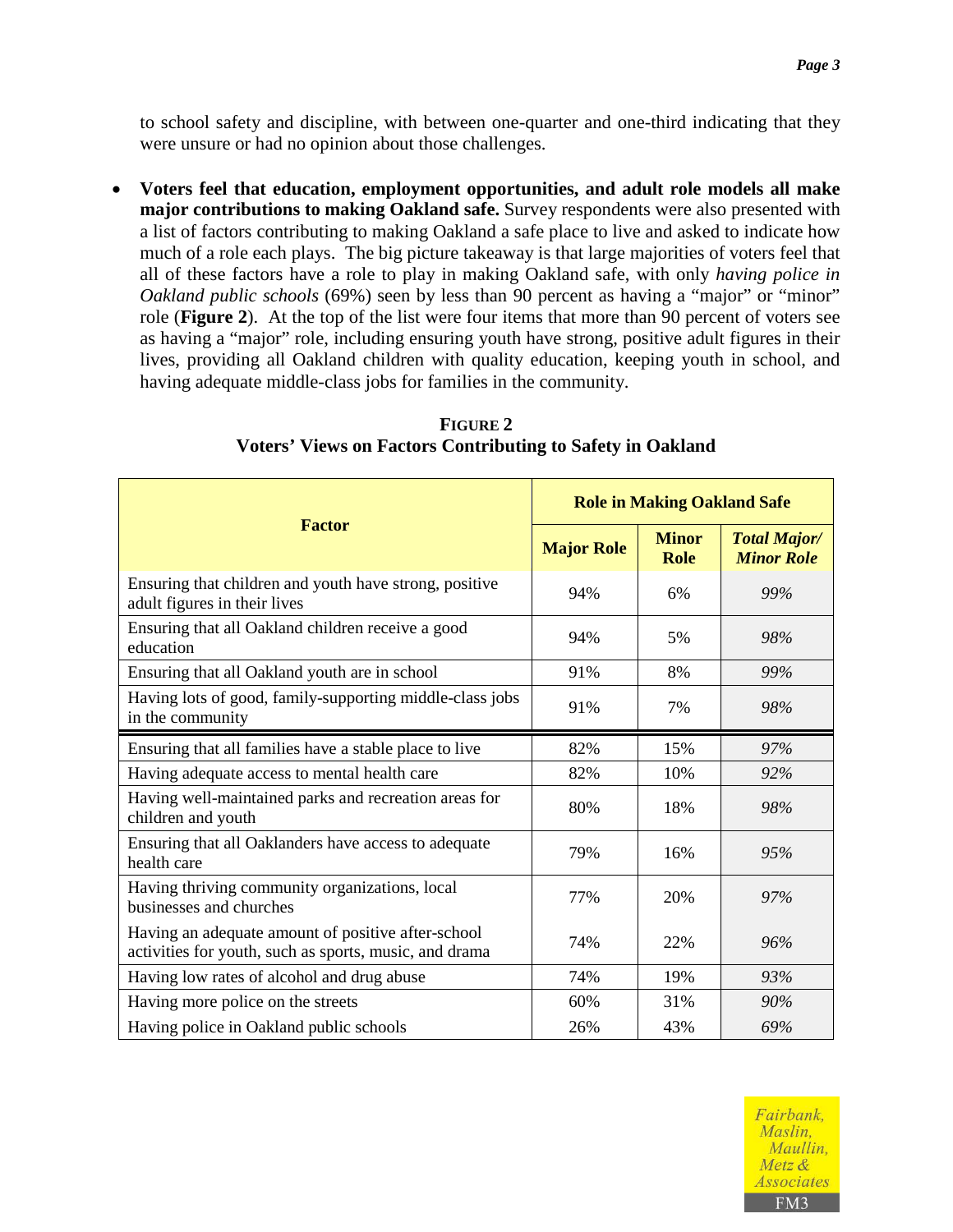**Voters clearly feel that OUSD should spend less on police and more on prevention.** Survey respondents were provided with some background information about OUSD's current spending levels on police and programs specifically designed to prevent and reduce violence and resolve conflicts, and then asked indicate whether they felt that ratio was appropriate or whether the District should reduce spending on police and invest more in prevention. As shown in **Figure 3**, voters overwhelmingly (71%) feel OUSD should reprioritize spending and place more of an emphasis on prevention. Much like voters' broad-based preference for the City to prioritize violence prevention and intervention services over police protection, majorities of voters of all demographic and geographic subgroups would rather OUSD spend more on prevention and less on police.

## **FIGURE 3 How Voters View OUSD's Relative Spending Levels on Police and Prevention**

*Currently, the Oakland Unified School District spends more than \$7 million per year on its own, internal school police department, including police officers and security guards. In comparison, the District spends approximately \$2.5 million per year on programs specifically designed to prevent and reduce violence and resolve conflict in schools. This means that the District spends nearly three times as much on police as on violence prevention. Which of the following statements comes closest to your opinion?*



Additionally, this result was consistent with voters' overall feelings about how the City should prioritize public safety spending. When presented with a choice of investments City government can make to make the Oakland safer, by a three-to-one ratio (64% to 21%) respondents indicated that *violence prevention and intervention services* should be a higher priority than *police protection.*

 **The most effective strategies for improving school safety are believed to be job training, youth development programs, and working with kids to overcome mistakes.** Survey respondents were presented with a list of suggested strategies for improving the safety of

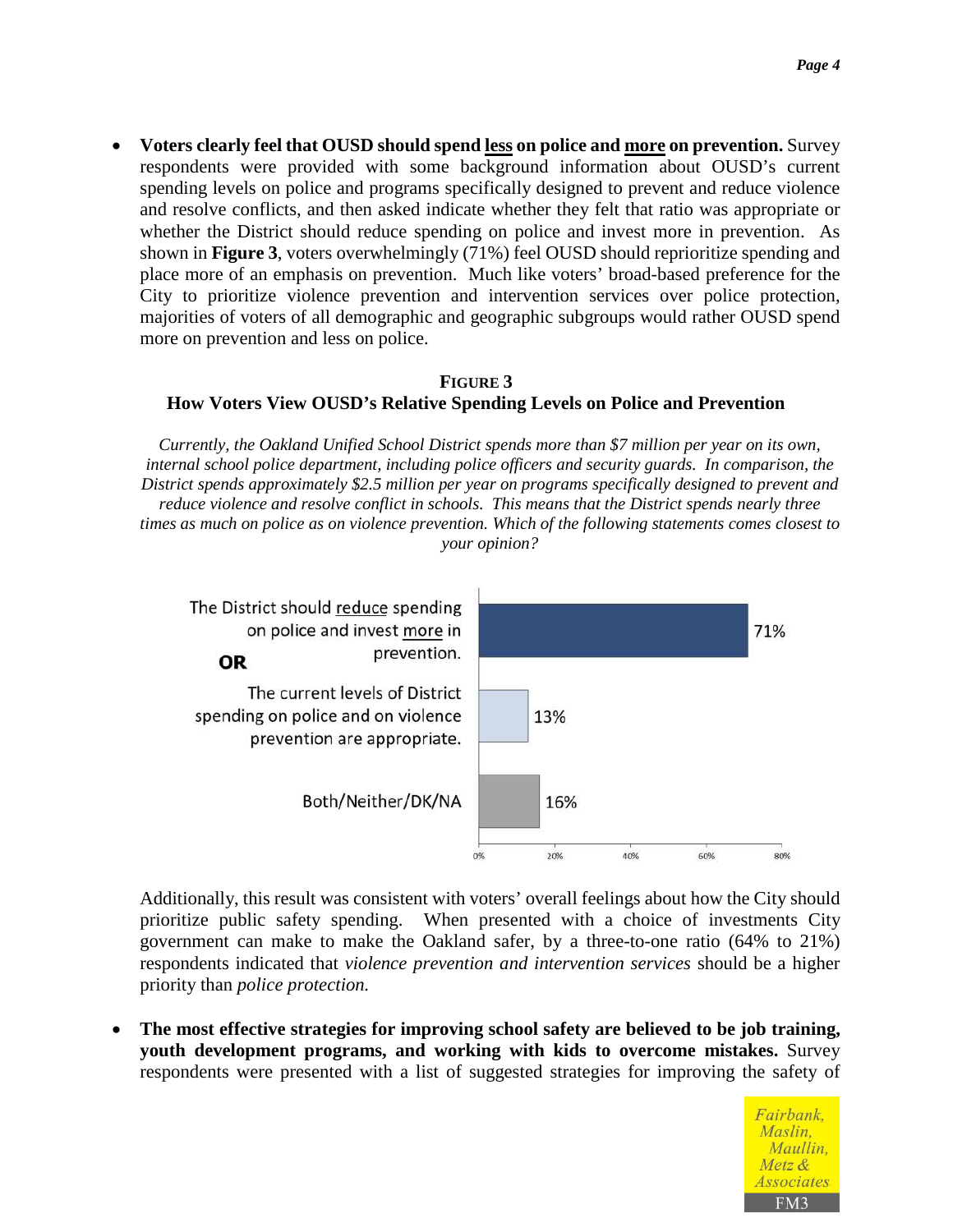Oakland's public schools and asked to rate how effective they thought each would be using a seven-point scale where "1" means "not effective at all" and "7" means "extremely effective." As shown in **Figure 4**, the majority of these strategies were seen as "extremely effective," with voters only really dismissing hiring more police and security guards and allowing victims a say in determining punishment. It is also worth noting how voters reacted very positively to many elements of Restorative Justice and Positive Behavioral Intervention & Supports (PBIS) approaches, suggesting that voters want to see schools working with students, getting to the root causes of the student problems and conflicts, helping students learn from mistakes, receive mental health and social emotional support, and stay in school. This is consistent with the fact that 93 percent of voters feel "extremely" or "very" concerned about OUSD's ratio of one school counselor for every 1,854 students.

|                                                                                                                                                                                       |                                               | <b>Level of</b><br><b>Effectiveness</b> |  |  |
|---------------------------------------------------------------------------------------------------------------------------------------------------------------------------------------|-----------------------------------------------|-----------------------------------------|--|--|
| <b>Strategy</b>                                                                                                                                                                       | <b>Extremely</b><br><b>Effective</b><br>(57") | <b>Mean</b><br><b>Score</b>             |  |  |
| Offering positive youth development programs for African American and Latino<br>students                                                                                              | 63%                                           | 6.4                                     |  |  |
| Providing job training and job programs for African-American and Latino teens<br>in the community                                                                                     | 60%                                           | 6.4                                     |  |  |
| Helping kids who have made mistakes get back on track                                                                                                                                 | 59%                                           | 6.3                                     |  |  |
| Providing job training and job programs for youth in the community                                                                                                                    | 60%                                           | 6.2                                     |  |  |
| Expanding student access to mental health and substance abuse services                                                                                                                | 52%                                           | 6.2                                     |  |  |
| Having more adults on school campuses trained in conflict resolution and<br>teaching students to be responsible for their actions                                                     | 52%                                           | 6.2                                     |  |  |
| Offering positive youth development programs for students                                                                                                                             | 54%                                           | 6.1                                     |  |  |
| Expanding student access to counseling services                                                                                                                                       | 52%                                           | 6.1                                     |  |  |
| Teaching students character development, how to manage emotions, and resolve<br>conflict in early grades to avoid violence and substance abuse in higher grades                       | 52%                                           | 6.1                                     |  |  |
| Empowering adults on school campuses to work with students to address the root<br>cause of misbehavior, instead of removing those students from school or referring<br>them to police | 52%                                           | 6                                       |  |  |
| Expanding gang intervention programs                                                                                                                                                  | 43%                                           | 5.8                                     |  |  |
| Requiring students who violate school rules to perform community service or pay<br>restitution                                                                                        | 38%                                           | 5.2                                     |  |  |
| Establishing programs that allow victims a say in determining punishment                                                                                                              | 18%                                           | 4.4                                     |  |  |
| Hiring more security guards on school campuses                                                                                                                                        | 16%                                           | 4.4                                     |  |  |
| Hiring more police officers on school campuses                                                                                                                                        | 14%                                           | 4.1                                     |  |  |

**FIGURE 4 Voters' Views on the Effectiveness of Strategies to Make Oakland's Schools Safer**